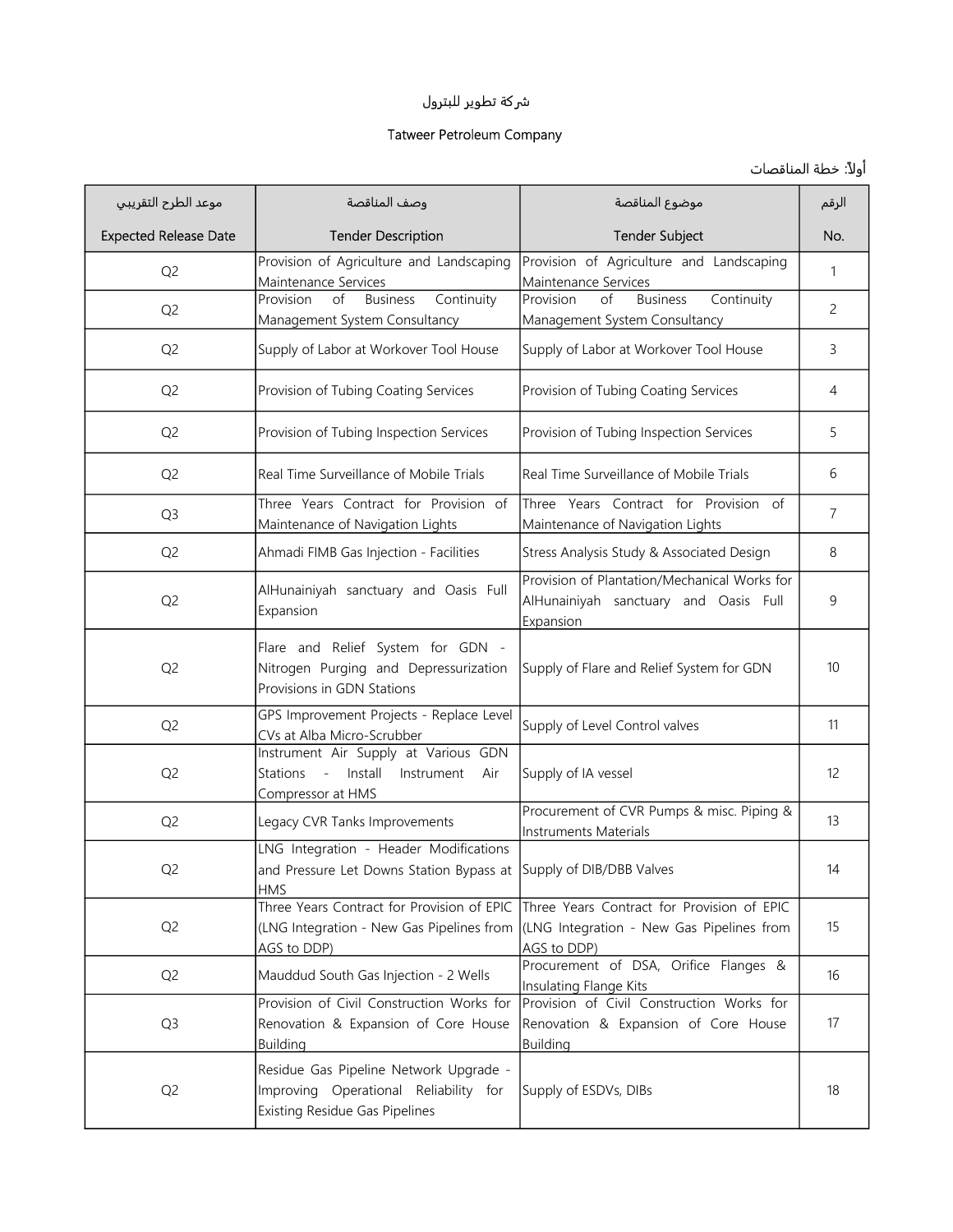| Q <sub>3</sub> | Residue Gas Pipeline Network Upgrade -<br>Install new 20" Redundant pipeline from<br>Banagas to ADP                                               | Supply of Linepipe, Hot Induction Bends,<br>Fittings, Valves, Barred Tee, Mono Isolation<br>joints Misc. Instrumentation items. | 19 |
|----------------|---------------------------------------------------------------------------------------------------------------------------------------------------|---------------------------------------------------------------------------------------------------------------------------------|----|
| Q <sub>2</sub> | Rubble NE Sec HZ GI Pilot                                                                                                                         | Procurement of Choke Valves, DSA, Orifice<br>Flanges, Insulating Flange Kits and Field<br>Instruments & Tubings                 | 20 |
| Q <sub>2</sub> | Rubble Ph-1 Acceleration Dev. (FEC)                                                                                                               | Procurement of Aea Lightings Fixtures                                                                                           | 21 |
| Q <sub>2</sub> | Safety & Security - Adding & Burying of<br>Gas Pipelines from Dur Distribution Point Supply of Instruments<br>(DDP) to Dur Metering Station (DMS) |                                                                                                                                 | 22 |
| Q <sub>2</sub> | SDV/ROV Installations - Replace Existing<br>and Install New Shutdown Valves at GDN<br>Distribution Points                                         | Supply of Instruments                                                                                                           | 23 |
| Q <sub>2</sub> | SDV/ROV Installations - Replace Existing<br>and Install New Shutdown Valves at GDN<br>Distribution Points                                         | Supply of Panels                                                                                                                | 24 |
| Q <sub>2</sub> | SDV/ROV Installations - Replace Existing<br>and Install New Shutdown Valves at GDN<br>Distribution Points                                         | Supply of ESDVs                                                                                                                 | 25 |
| Q <sub>2</sub> | Upgrade WTP02 to WTP06 Polymer<br>Injection system                                                                                                | Procurement of new Poymer Injection Skid                                                                                        | 26 |
| Q <sub>2</sub> | Suction Scrubbers for ZeroP Skids                                                                                                                 | Engineering, Procurement, Fabrication &<br>Supply of Suction Scrubber Vessels                                                   | 27 |
| Q <sub>2</sub> | Provision of Civil Construction Works for<br>Supply Chain Management SCM Facilities<br>Modernization                                              | Provision of Civil Construction Works for<br>Supply Chain Management SCM Facilities<br>Modernization                            | 28 |
| Q <sub>2</sub> | Supply of Instrument Air to Legacy Remote<br>Well Manifolds                                                                                       | Procurement of Air Compressors packages                                                                                         | 29 |
| Q <sub>2</sub> | Supply of Instrument Air to Legacy Remote<br>Well Manifolds                                                                                       | Procurement of Transmitters                                                                                                     | 30 |
| Q <sub>2</sub> | Supply of Instrument Air to Legacy Remote<br>Well Manifolds                                                                                       | Procurement of Fabricated Vessels                                                                                               | 31 |
| Q <sub>3</sub> | Utilisation of the Multi-purpose Separator<br>skid at Legacy remote Well Manifolds.                                                               | Procurement of Booster pump                                                                                                     | 32 |
| Q <sub>2</sub> | WMs Booster Pumps Improvement Project-<br>Phase 2                                                                                                 | Procurement of Control Valves for Booster<br>Pump Re-circulation Line                                                           | 33 |
| Q <sub>2</sub> | WMs Booster Pumps Improvement Project-<br>Phase 2                                                                                                 | Procurement of Vibration Transmitters                                                                                           | 34 |
| Q <sub>2</sub> | Five years contract for Provision of General<br><b>Engineering Services</b>                                                                       | Five years contract for Provision of General<br><b>Engineering Services</b>                                                     | 35 |
| Q <sub>2</sub> | Rubble Steam Facilities Upgrade                                                                                                                   | Procurement of ESP Pump, and Pipe Material                                                                                      | 36 |
| Q <sub>3</sub> | Provision of Civil Construction Works -<br>Expansion of Current Liquid Mudplant<br>(LMP)                                                          | Provision of Civil Construction Works -<br>Expansion of Current Liquid Mudplant (LMP)                                           | 37 |
| Q <sub>2</sub> | Upgrade GOSP and Booster Pump systems<br>WM04 & WM12- Contingent                                                                                  | Provision of GOPS Replacement                                                                                                   | 38 |
| Q <sub>3</sub> | Single Point Failure Scope: Install Bypass<br>for DDP and DMS                                                                                     | Procurement of Valves, Fittings                                                                                                 | 39 |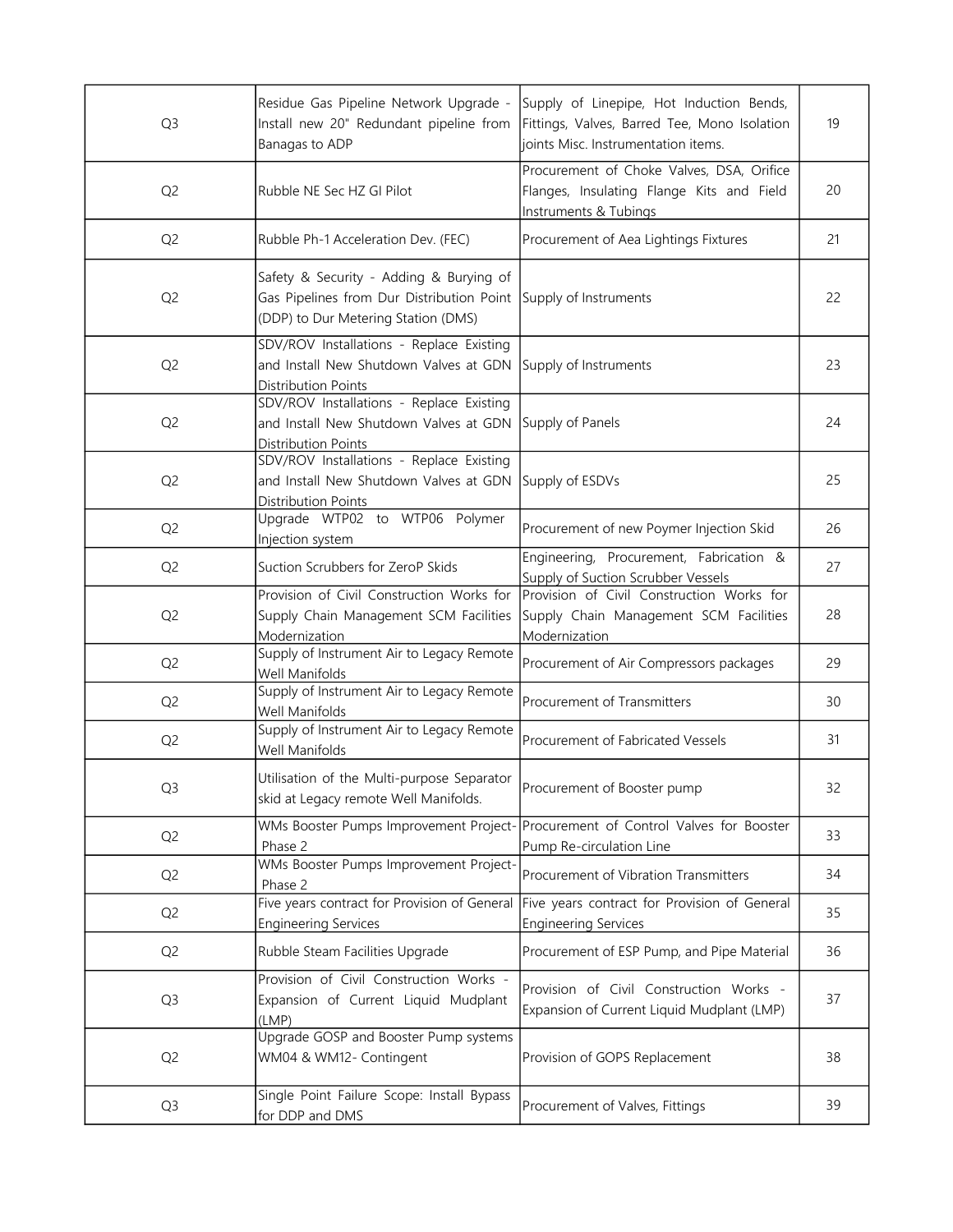| Q <sub>2</sub> | Provision of Civil Construction Works -<br>Drilling Waste Management Facility                 | Provision of Civil Construction Works -<br>Drilling Waste Management Facility                                                             | 40 |
|----------------|-----------------------------------------------------------------------------------------------|-------------------------------------------------------------------------------------------------------------------------------------------|----|
| Q <sub>2</sub> | Provision of Civil Construction Works -<br>New Lubricant Store Room Building                  | Provision of Civil Construction Works - New<br>Lubricant Store Room Building                                                              | 41 |
| Q <sub>2</sub> | Ahmadi Crest Gas Injection - Facilities                                                       | Procurement of Shutdown Valves, Field<br>instruments & Tubings                                                                            | 42 |
| Q <sub>2</sub> | Rubble Ph-1 Acceleration Dev. (FEC)                                                           | Procurement of Instruments Cables                                                                                                         | 43 |
| Q <sub>3</sub> | Upgrade Walnut Shell Filter's Inlet and<br>Outlet Piping Materials at WTP01 -06               | Procurement of SS Fittings                                                                                                                | 44 |
| Q <sub>2</sub> | Rubble Ph-1 Acceleration Dev. (FEC)                                                           | Procurement of Hydraulic Beam<br>Gas<br>compressor (Test Package)                                                                         | 45 |
| Q <sub>2</sub> | Upgrade GOSP and Booster Pump systems<br>WM04 & WM12- Contingent                              | Procurement of Transmitters                                                                                                               | 46 |
| Q <sub>2</sub> | Legacy Shipping pumps improvement<br>Phase 1 (TB03 &05) - Contingent                          | Procurement of Transmitters                                                                                                               | 47 |
| Q <sub>2</sub> | Upgrade GOSP and Booster Pump systems<br>WM04 & WM12- Contingent                              | Procurement of Vibration Transmitters                                                                                                     | 48 |
| Q <sub>2</sub> | Legacy Shipping pumps improvement<br>Phase 1 (TB03 &05) - Contingent                          | Procurement of Vibration Transmitters                                                                                                     | 49 |
| Q <sub>2</sub> | Legacy Shipping pumps improvement<br>Phase 1 (TB03 &05) - Contingent                          | Procurement of Cables and Electrical                                                                                                      | 50 |
| Q <sub>2</sub> | Enhancement of Chemical Injection<br>Facilities at AGEP CS 08 & CS 20                         | Procurement of SS Tubing                                                                                                                  | 51 |
| Q <sub>2</sub> | Upgrade GOSP and Booster Pump Systems<br>WM04 & WM12- Contingent                              | Procurement of Cables and Electrical                                                                                                      | 52 |
| Q <sub>3</sub> | Provision of Tracer Services                                                                  | Provision of Tracer Services                                                                                                              | 53 |
| Q <sub>3</sub> | Supply and Installation of Progressive<br>Cavity Pumps                                        | Supply and Installation of Progressive Cavity<br>Pumps                                                                                    | 54 |
| Q <sub>2</sub> | Mechanical<br>Shop<br>Production<br><b>New</b><br>Equipment                                   | Procurement of New mechanical<br>shop<br>machinery.                                                                                       | 55 |
| Q <sub>2</sub> | Five Years Contract for Provision of<br>Valves                                                | Five Years Contract for Provision of<br>Overhauling, Repair and Testing of Various   Overhauling, Repair and Testing of Various<br>Valves | 56 |
| Q <sub>2</sub> | Three Years Contract for Provision of HV<br>Specialized Service                               | Three Years Contract for Provision of HV<br>Specialized Service                                                                           | 57 |
| Q4             | Five Years Contract for Provision of Kaeser<br>Air Compressor & SBG                           | Five Years Contract for Provision of Kaeser Air<br>Compressor & SBG                                                                       | 58 |
| Q <sub>3</sub> | Five Years Contract for Provision of M&R<br>of Atlas Copco Compressors and Other<br>Machinery | Five Years Contract for Provision of M&R of<br>Atlas Copco Compressors and Other<br>Machinery                                             | 59 |
| Q4             | Three Years Contract for Provision of<br>Garbage Collection and Sewage Removal<br>Services    | Three Years Contract for Provision of<br>Garbage Collection and Sewage Removal<br>Services                                                | 60 |
| Q4             | Services                                                                                      | Three Years Contract for Provision of Audit Three Years Contract for Provision of Audit<br>Services                                       | 61 |
| Q <sub>2</sub> | Provision of Environmental Consultancy<br>Service                                             | Provision of Environmental Consultancy<br>Service                                                                                         | 62 |
| Q <sub>2</sub> | Vehicle Monitoring System ("IVMS")                                                            | Five Years Contract for Provision of In-Five Years Contract for Provision of In-<br>Vehicle Monitoring System ("IVMS")                    | 63 |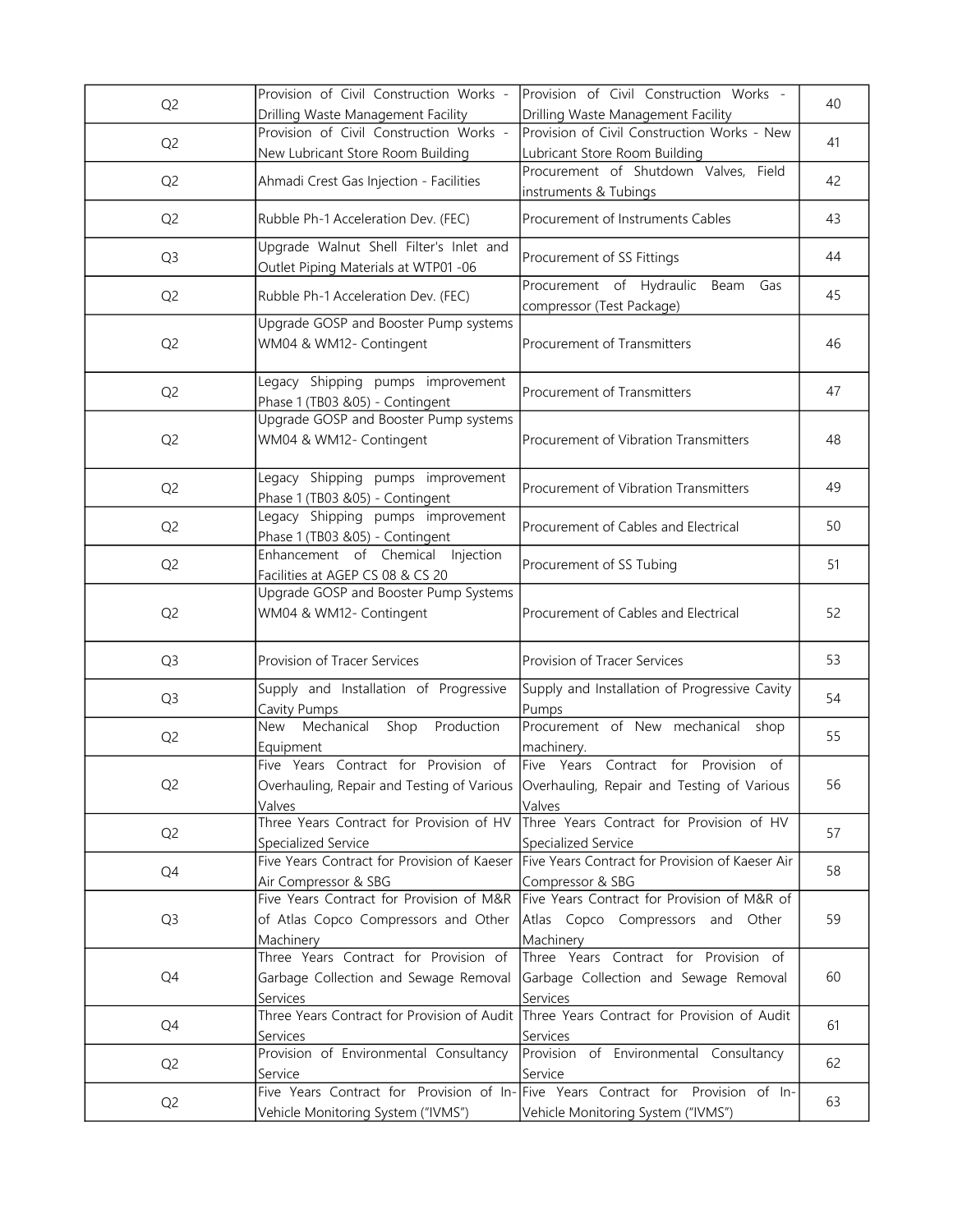| Q <sub>3</sub> | ECM (Enterprise Content Management)<br>system Implementation                      | ECM (Enterprise Content Management)<br>system Implementation                                                      | 64 |
|----------------|-----------------------------------------------------------------------------------|-------------------------------------------------------------------------------------------------------------------|----|
| Q <sub>3</sub> | Implementation of Gas Billing System                                              | Implementation of Gas Billing System                                                                              | 65 |
| Q <sub>2</sub> | Oracle Project                                                                    | Oracle Project                                                                                                    | 66 |
| Q <sub>3</sub> | Tatweer Resilience Management                                                     | Provision of Tatweer Resilience Management                                                                        | 67 |
| Q4             | Provision of CCU and Server Rooms AC<br>Units Monthly Maintenance Service         | Provision of CCU and Server Rooms AC Units<br>Monthly Maintenance Service                                         | 68 |
| Q <sub>2</sub> | Three Years Contract for Provision IBM<br>Maximo Licenses And Associated Services | Three Years Contract for Provision IBM<br>Maximo Licenses And Associated Services                                 | 69 |
| Q <sub>2</sub> | Three Years Contract for Provision of<br>Oracle E-Business Suite Service          | Three Years Contract for Provision of Oracle<br>E-Business Suite Service                                          | 70 |
| Q <sub>2</sub> | Field Digital Canopy Improvement program                                          | System Improvement Work for Fiber Optic<br>Network/3<br>GIS/<br>FOBB10GB<br>upgrade/Congestion relief/NW services | 71 |
| Q <sub>2</sub> | Part of Enhancing End Users Computing<br>Experience Program                       | Migration of Existing Oracle Hardware to<br>Alternative Solution and Implementation of<br>Oracle DR Sites         | 72 |
| Q <sub>3</sub> | Part of Enhancing End Users Computing<br>Experience Program                       | Supply of Dell Laptops / PC's / Monitors &<br>Accessories                                                         | 73 |
| Q <sub>2</sub> | Part of Enhancing End Users Computing<br>Experience Program                       | Provision of Iphones 64GB with charges,<br>cases, screen protector, and Iphone licences.                          | 74 |
| Q <sub>2</sub> | Provision of STC Huawei 5G - Field Digital<br>Canopy Improvement program          | Provision of STC Huawei 5G - Field Digital<br>Canopy Improvement program                                          | 75 |
| Q <sub>2</sub> | Provision of PAM (Part of IT/OT/Cloud<br>Security Architecture and Governance)    | Provision of PAM (Part of IT/OT/Cloud<br>Security Architecture and Governance)                                    | 76 |
| Q4             | 2022 Software Licenses                                                            | Purchase of Maximo Licenses                                                                                       | 77 |
| Q <sub>2</sub> | Constructing New Towers - Field Digital<br>Canopy Improvement program             | Constructing New Towers - Field Digital<br>Canopy Improvement program                                             | 78 |
| Q <sub>2</sub> | Part of Enhancing End Users Computing<br>Experience Program                       | Provision of New CCF Solutions                                                                                    | 79 |
| Q <sub>2</sub> | Part of Enhancing End Users Computing<br>Experience Program                       | Provision of Microsoft Teams and SQL<br>Licenses                                                                  | 80 |
| Q <sub>2</sub> | Part of Enhancing End Users Computing<br>Experience Program                       | Provision of IS Phones Zone 1                                                                                     | 81 |
| Q <sub>2</sub> | Part of Enhancing End Users Computing<br>Experience Program                       | Network Switches Replacement for BH1                                                                              | 82 |
| Q <sub>2</sub> | Part of Enhancing End Users Computing<br>Experience Program                       | Provisioning of NETAPP Additional Storage<br>with AWS Integration                                                 | 83 |
| Q <sub>2</sub> | Part of Enhancing End Users Computing<br>Experience Program                       | Upgrade of Existing DC, Exchange, File Server<br>with AWS Integration                                             | 84 |
| Q <sub>2</sub> | Part of Enhancing End Users Computing<br>Experience Program                       | Migrate Existing VDI Hardware to AWS                                                                              | 85 |
| Q4             | Implementation of Chemical monitoring<br>and analysis software                    | Implementation of Chemical monitoring and<br>analysis software                                                    | 86 |
| Q <sub>2</sub> | Part of Enhancing End Users Computing<br>Experience Program                       | Network Switches Replacement for BH3                                                                              | 87 |
| Q <sub>2</sub> | Part of Enhancing End Users Computing<br>Experience Program                       | Provision of Printers and High-end Scanners                                                                       | 88 |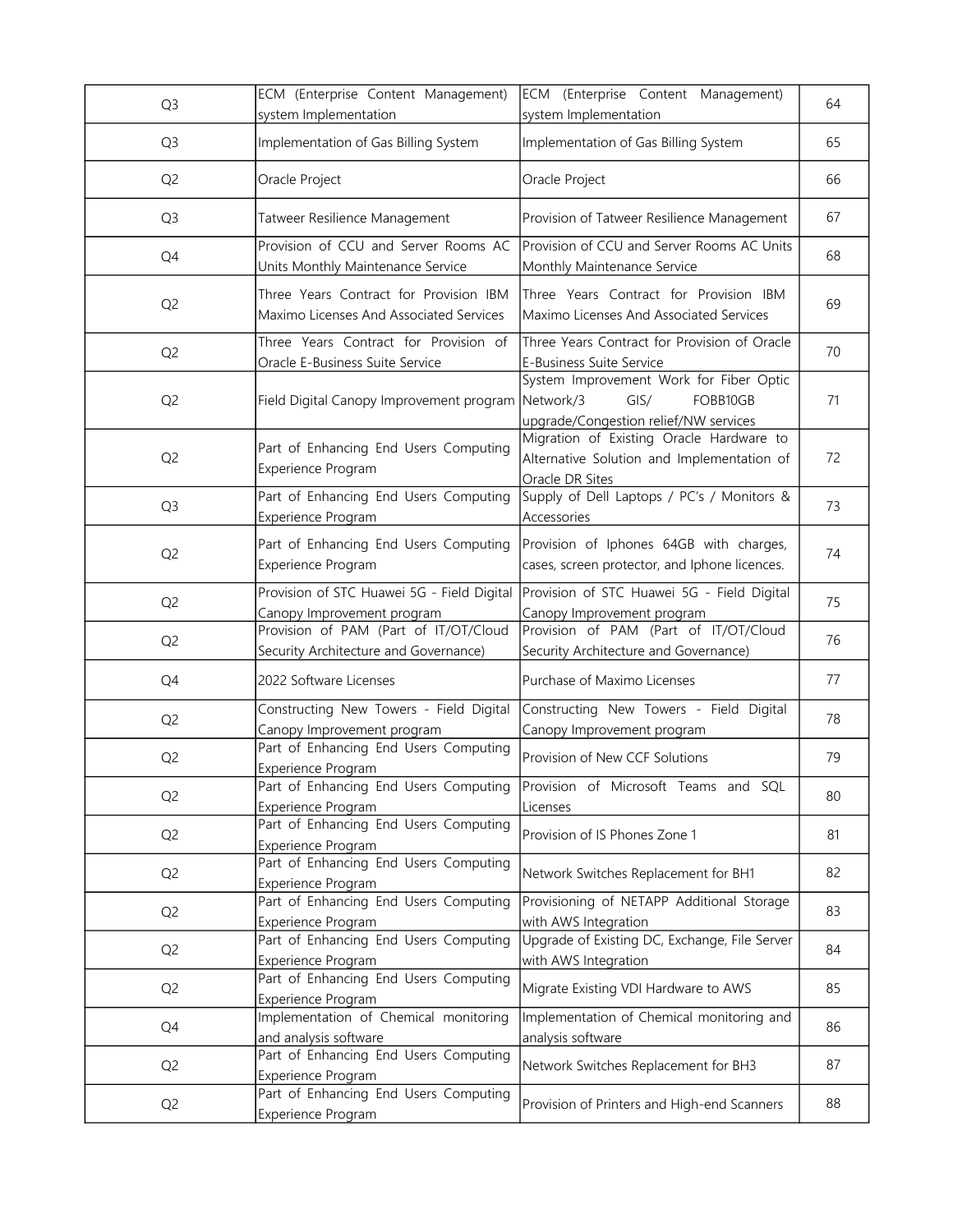| Q <sub>2</sub> | Part of Enhancing End Users Computing<br>Experience Program                                                        | Upgrade Exchange on- premises to Exchange<br>2019 in AWS                                                           | 89  |
|----------------|--------------------------------------------------------------------------------------------------------------------|--------------------------------------------------------------------------------------------------------------------|-----|
| Q <sub>2</sub> | Provision of Motorola Systems DMR - Field<br>Digital Canopy Improvement program                                    | Provision of Motorola Systems DMR - Field<br>Digital Canopy Improvement program                                    | 90  |
| Q <sub>2</sub> | Provision of AV for OT (Part of<br>IT/OT/Cloud Security Architecture and<br>Governance)                            | Provision of AV for OT (Part of IT/OT/Cloud<br>Security Architecture and Governance)                               | 91  |
| Q <sub>2</sub> | Provision of RSA Acrher (Part of<br>IT/OT/Cloud Security Architecture and<br>Governance)                           | Provision of RSA Acrher (Part of IT/OT/Cloud<br>Security Architecture and Governance)                              | 92  |
| Q <sub>2</sub> | Part of Enhancing End Users Computing<br>Experience Program                                                        | Provision of Additional Storage Shelves for<br>BH2 and BH3                                                         | 93  |
| Q <sub>2</sub> | TIBCO Spotfire Software Support and<br>Maintenance Renewal                                                         | TIBCO Spotfire Software Support and<br>Maintenance Renewal                                                         | 94  |
| Q <sub>2</sub> | Part of Enhancing End Users Computing<br>Experience Program                                                        | Provision of IP Phones & Call accounting<br>replacement                                                            | 95  |
| Q <sub>2</sub> | Part of Enhancing End Users Computing<br>Experience Program                                                        | Provisioning of Ansible Solution Linux<br>Configuration with Implementation                                        | 96  |
| Q <sub>2</sub> | Provision of NAC for OT (Part of<br>IT/OT/Cloud Security Architecture and<br>Governance)                           | Provision of NAC for OT (Part of IT/OT/Cloud<br>Security Architecture and Governance)                              | 97  |
| Q <sub>2</sub> | Part of Enhancing End Users Computing<br>Experience Program                                                        | Provision of Foxit Licenses                                                                                        | 98  |
| Q <sub>2</sub> | Provision of Cloud Access Security Broker<br>(Part of IT/OT/Cloud Security Architecture<br>and Governance)         | Provision of Cloud Access Security Broker<br>(Part of IT/OT/Cloud Security Architecture<br>and Governance)         | 99  |
| Q <sub>2</sub> | Provision of Cloud Visibility & Threat<br>Protection (Part of IT/OT/Cloud Security<br>Architecture and Governance) | Provision of Cloud Visibility & Threat<br>Protection (Part of IT/OT/Cloud Security<br>Architecture and Governance) | 100 |
| Q <sub>2</sub> | Part of Enhancing End Users Computing<br>Experience Program                                                        | Provision of Network Bandwidth Monitoring<br>System                                                                | 101 |
| Q <sub>2</sub> | Part of Enhancing End Users Computing<br>Experience Program                                                        | Provision of Active directory Audit Solution                                                                       | 102 |
| Q <sub>2</sub> | Part of Enhancing End Users Computing<br>Experience Program                                                        | Provision of AWS Migration                                                                                         | 103 |
| Q <sub>2</sub> | Provision of Data classification (Part of<br>IT/OT/Cloud Security Architecture and<br>Governance)                  | Provision of Data classification (Part of<br>IT/OT/Cloud Security Architecture and<br>Governance)                  | 104 |
| Q <sub>2</sub> | Provision of Proxy Cloud (Part of<br>IT/OT/Cloud Security Architecture and<br>Governance)                          | Provision of Proxy Cloud (Part of IT/OT/Cloud<br>Security Architecture and Governance)                             | 105 |
| Q <sub>2</sub> | Provision of Data Base Activity Monitoring<br>(Part of IT/OT/Cloud Security Architecture<br>and Governance)        | Provision of Data Base Activity Monitoring<br>(Part of IT/OT/Cloud Security Architecture<br>and Governance)        | 106 |
| Q <sub>2</sub> | Part of Enhancing End Users Computing<br>Experience Program                                                        | Purchase of Security Hardware for DR Sites &<br>Additional HP Synergy Nodes                                        | 107 |
| Q <sub>2</sub> | Part of Enhancing End Users Computing<br>Experience Program                                                        | Provision of TVs with Stands                                                                                       | 108 |
| Q <sub>2</sub> | Part of Enhancing End Users Computing<br>Experience Program                                                        | Provision of Network Monitoring<br>and<br>Automation System for BH2                                                | 109 |
| Q <sub>2</sub> | Part of Enhancing End Users Computing<br>Experience Program                                                        | R Admin Licenses                                                                                                   | 110 |
| Q <sub>2</sub> | Part of Enhancing End Users Computing<br>Experience Program                                                        | Provision of DLO Upgrade                                                                                           | 111 |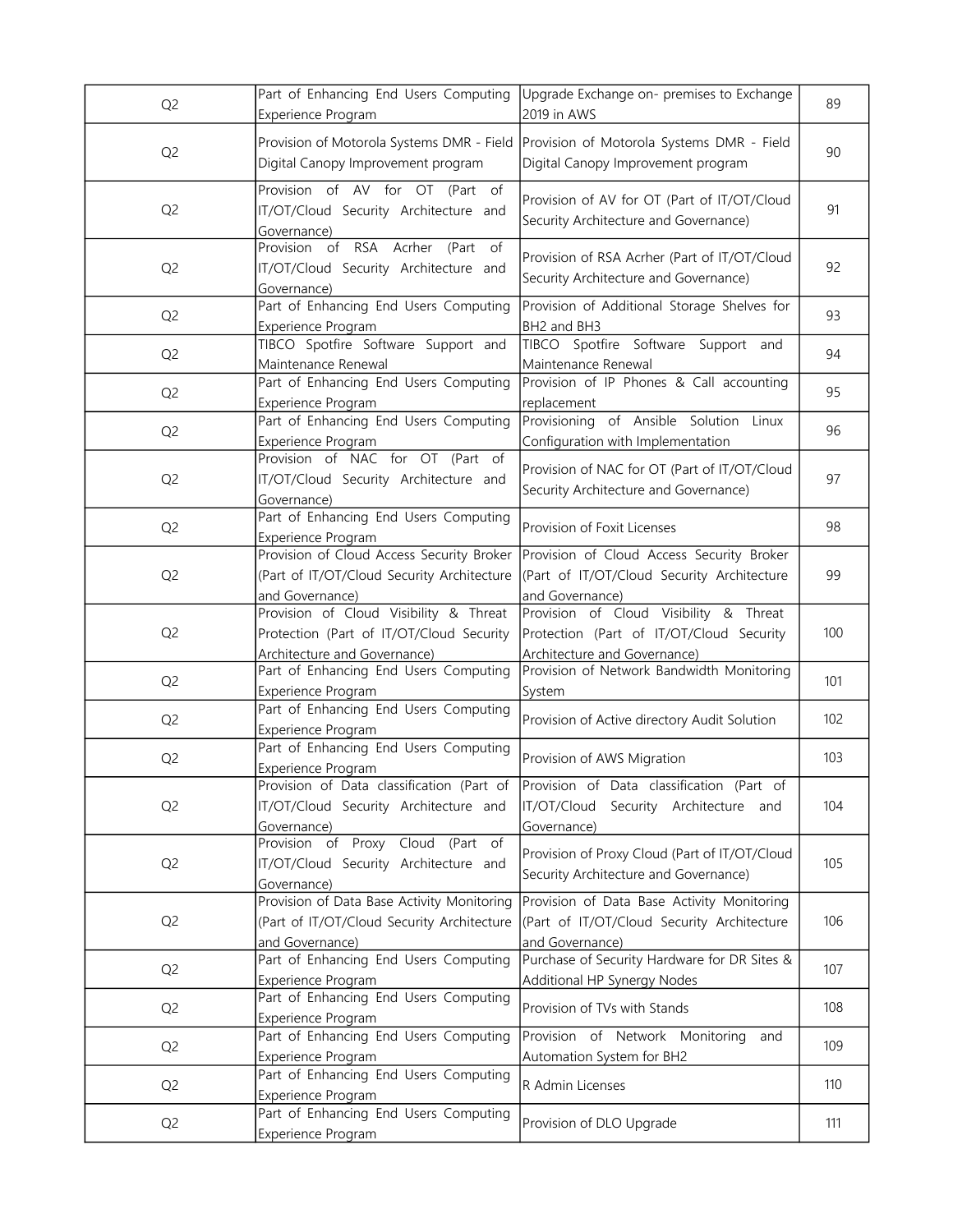| Q <sub>2</sub> | Part of Enhancing End Users Computing<br>Experience Program                                                             | Provision of Linux Image - USB                                                             | 112 |
|----------------|-------------------------------------------------------------------------------------------------------------------------|--------------------------------------------------------------------------------------------|-----|
| Q <sub>2</sub> | Provision of SAP Program (Part of<br>IT/OT/Cloud Security Architecture and<br>Governance)                               | Provision of SAP Program (Part of<br>IT/OT/Cloud Security Architecture and<br>Governance)  | 113 |
| Q4             | Two Years Contract for Provision of<br>Courier Service                                                                  | Two Years Contract for Provision of Courier<br>Service                                     | 114 |
| Q <sub>2</sub> | Five Years LTPA for Supply of Generic<br>PipeLine                                                                       | Five Years LTPA for Supply of Generic<br>PipeLine                                          | 115 |
| Q <sub>2</sub> | Five Years LTPA for Supply of Pressure<br>Gauges                                                                        | Five Years LTPA for Supply of Pressure Gauges                                              | 116 |
| Q <sub>3</sub> | Five Years LTPA for Supply of Flowserv<br>Pumps                                                                         | Five Years LTPA for Supply of Flowserv Pumps                                               | 117 |
| Q <sub>2</sub> | Five Years LTPA for Supply of Generic<br>Instruments Items                                                              | Five Years LTPA for Supply of Generic<br>Instruments Items                                 | 118 |
| Q <sub>2</sub> | Five Years LTPA for Supply of General<br>Fisher Items                                                                   | Five Years LTPA for Supply of General Fisher<br>Items                                      | 119 |
| Q4             | Five Years LTPA for Supply of Casing &<br>Tubing                                                                        | Five Years LTPA for Supply of OCTG                                                         | 120 |
| Q4             |                                                                                                                         | Five Years LTPA for Supply of Gas Wellhead Five Years LTPA for Supply of Gas Wellhead      | 121 |
| Q <sub>3</sub> | Five Years LTPA for Supply of RMU<br>(Electrical)                                                                       | Five Years LTPA for Supply of RMU (Electrical)                                             | 122 |
| Q <sub>2</sub> | Five Years LTPA for Supply of Light<br>Fixtures, Air-conditions, LCS Switches<br>(Electrical)                           | Five Years LTPA for Supply of Light Fixtures,<br>Air-conditions, LCS Switches (Electrical) | 123 |
| Q <sub>2</sub> | Three Years LTPA for Supply of Generic<br><b>Batteries</b>                                                              | Three Years LTPA for Supply of Generic<br>Batteries                                        | 124 |
| Q <sub>2</sub> | Five Years LTPA for Supply of Power<br>Distribution Boards, Lighting Panels<br>(Electrical)                             | Five Years LTPA for Supply of Power<br>Distribution Boards, Lighting Panels (Electrical)   | 125 |
| Q <sub>3</sub> | Scrap Sale Auction 2022 - Mixed Scrap<br>Metal, Wooden Pallets, Mixed Wooden<br>Scrap, Plastic Scrap, Fiber Glass Scrap | Scrap Sale Auction 2023                                                                    | 126 |

## ثانياً: خطة التأهيل المسبق

| موعد الطرح التقريبي          | وصف التأهيل                                                                                                                                                                                                 | موضوع التأهيل                   | الرقم |
|------------------------------|-------------------------------------------------------------------------------------------------------------------------------------------------------------------------------------------------------------|---------------------------------|-------|
| <b>Expected Release Date</b> | <b>Prequalification Description</b>                                                                                                                                                                         | <b>Prequalification Subject</b> | No.   |
| Q <sub>2</sub>               | • Metering Control System, Flow & Prover<br>Supervisory<br>Station/<br>Computers,<br>Computers<br>• Flowmeters for Liquid & Gas Custody<br>Transfer<br>Pipe Prover with Piston Displacer,<br>Compact prover | Custody Transfer Metering       |       |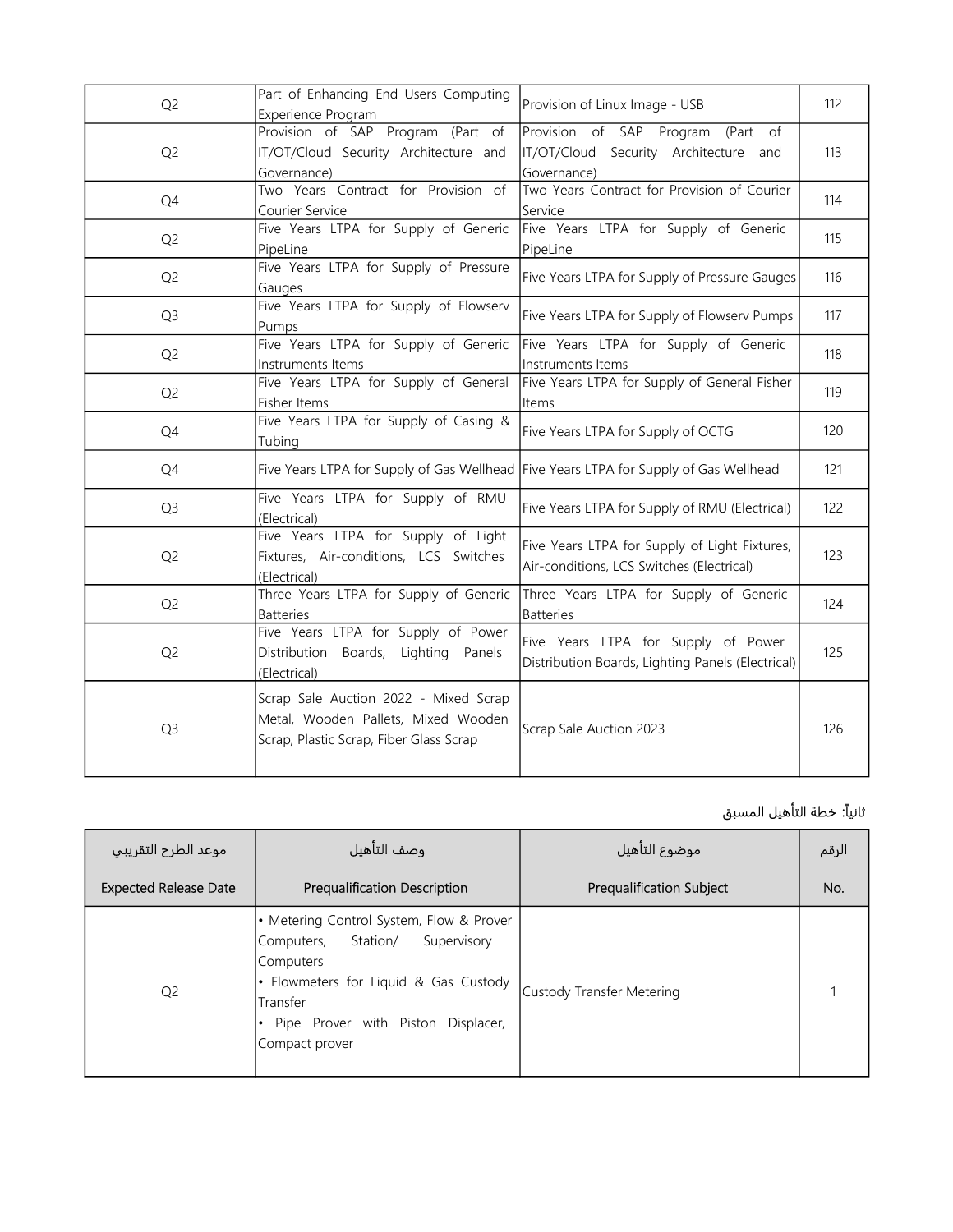|                | Programmable Logic Controller (PLC /                                                                                                                                                                                                                                                                                                                                                                                                                                                                                                                                                                                                                                                                                               |                                                                            |   |
|----------------|------------------------------------------------------------------------------------------------------------------------------------------------------------------------------------------------------------------------------------------------------------------------------------------------------------------------------------------------------------------------------------------------------------------------------------------------------------------------------------------------------------------------------------------------------------------------------------------------------------------------------------------------------------------------------------------------------------------------------------|----------------------------------------------------------------------------|---|
| Q <sub>2</sub> | ESD / F&G)-Safety PLC (ESD, FGS), TUV<br>Certified SIL Rated<br>· Distributed Control System [DCS] &<br>Human Machine Interface (HMI) Software<br>· SCADA System & Software<br>· System Integration (F&G / ESD / PLC)<br>• Alarm Management System<br>· System Equipment / Accessories<br>· Terminal blocks / Power Supplies / UPS /<br>DC Power Supply (Field mounted & Indoor)<br>· Intrinsic Safety Barrier/ Isolators/ trip<br>amplifier/ converter<br>· System/Marshalling Cabinets/Outdoor<br>Cabinets<br>• Interposing/electromagnetic relays /<br>Relay: 3 way pneumatic cut off / SIL<br>Certified Safety Relay<br>· Pushbuttons, key switches, indicators,<br>Pushbutton stations<br>• Workstation / Laptops<br>• Server | Control, Monitoring & Shutdown Systems<br>(Joint exercise with Automation) | 2 |
| Q <sub>2</sub> | Displacement<br>Vibration<br>Monitors<br>(Proximity)<br>Vibration Accelerometers/ Velocity<br><b>Monitors</b>                                                                                                                                                                                                                                                                                                                                                                                                                                                                                                                                                                                                                      | Vibration Monitoring System / Machinery<br>Monitoring System               | 3 |
| Q <sub>3</sub> | Continuous Emission Monitoring System<br>(CEMS)                                                                                                                                                                                                                                                                                                                                                                                                                                                                                                                                                                                                                                                                                    | Continuous Emission Monitoring System<br>(CEMS)                            | 4 |
| Q <sub>3</sub> | Air Quality Monitoring System                                                                                                                                                                                                                                                                                                                                                                                                                                                                                                                                                                                                                                                                                                      | Air Quality Monitoring System                                              | 5 |
| Q <sub>3</sub> | · Telecommunication (By Telecom Group)<br>• Fiber Optic Cable<br>· CCTV (CLOSE CIRCUIT TV)<br>• Public Address Systems<br>• Telecom Integrators<br>• Ethernet Devices/Network Management Telecommunication<br>(NMS)<br>• Telecom Cabinet<br>• IP Telephones / Call Managers / Pabx<br>• Fence Intrusion Detection Systems                                                                                                                                                                                                                                                                                                                                                                                                          |                                                                            | 6 |
| Q <sub>3</sub> | • Pressure and Differential Pressure (DP<br>Level, DP flow) Transmitter (with & w/o<br>Diaphragm Seal)<br>Temperature<br>Transmitter<br>with<br>Thermocouple / RTD, thermowell and<br>accessories<br>• Multivariable Transmitter<br>• Loop powered local Indicator                                                                                                                                                                                                                                                                                                                                                                                                                                                                 | Electronic Transmitters                                                    | 7 |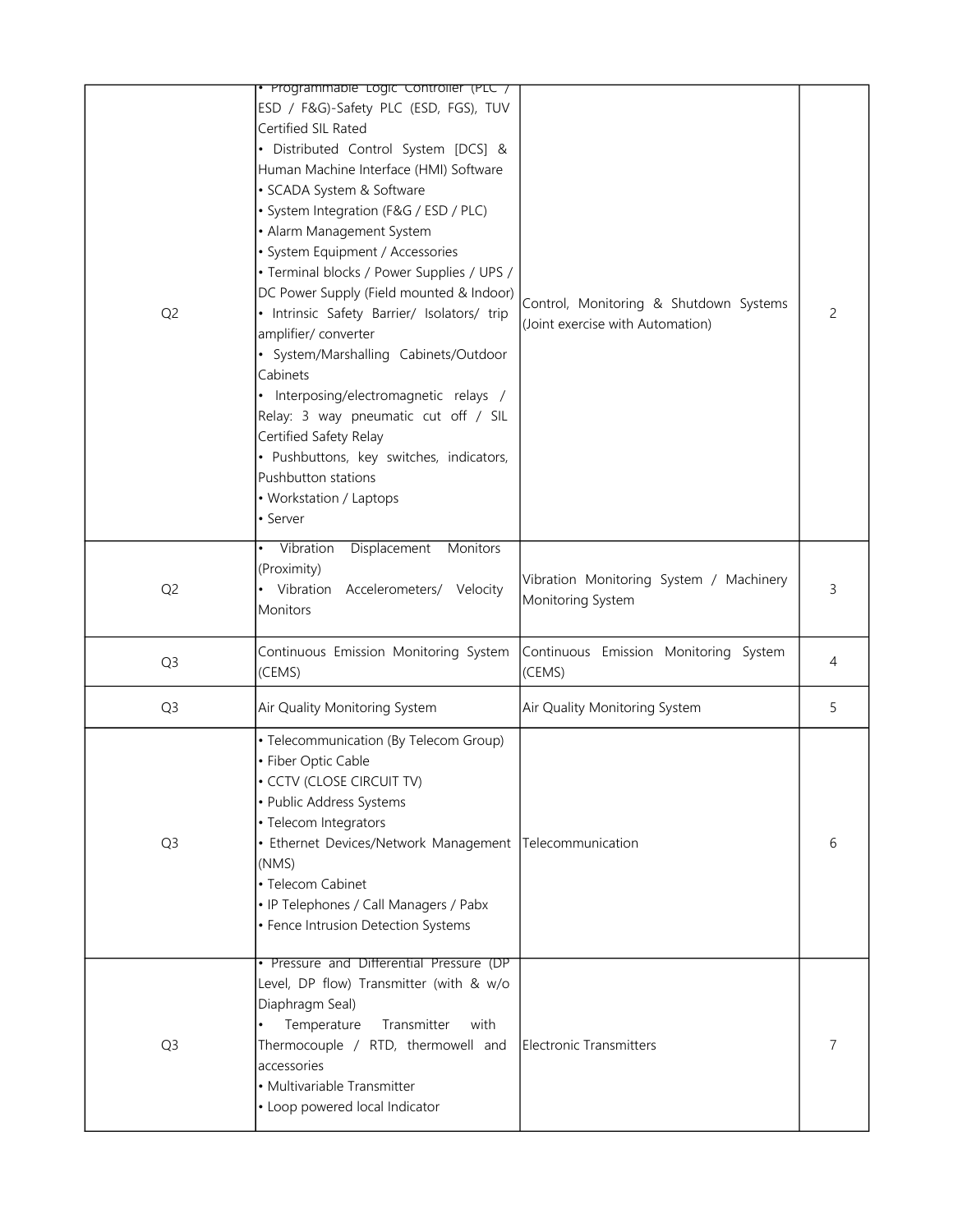| Q <sub>2</sub> | • Pressure and Differential Pressure (DP<br>Level, DP flow) Transmitter (with & w/o<br>Diaphragm Seal)<br>Temperature<br>Transmitter<br>with<br>Thermocouple / RTD, thermowell and<br>accessories<br>• Multivariable Transmitter<br>• Level Instruments<br>• Limit Switches | Electronic Transmitters (Wireless) | 8  |
|----------------|-----------------------------------------------------------------------------------------------------------------------------------------------------------------------------------------------------------------------------------------------------------------------------|------------------------------------|----|
| Q <sub>3</sub> | • Pressure and Differential Pressure Gauge<br>(with & w/o Diaphragm Seal)<br>• Temperature Gauge                                                                                                                                                                            | Gauges (Pressure & Temperature)    | 9  |
| Q <sub>3</sub> | Pressure and Differential Pressure<br>Switches (with & w/o Diaphragm Seal)<br>• Temperature Switches<br>• Level Switch - Float Type & Tuning Fork<br>• Flow Switches<br>· Differential pressure switch (Pneumatic)                                                          | <b>Process Switches</b>            | 10 |
| Q4             | · Electronic controllers, indicators (Field<br>mounted/Safe Area), Local Control Stations<br>· Pressure shutdown controller ( Hi-Low<br>and differential pilot switch)<br>• Control / Instrumentation Transformers                                                          | Miscellaneous                      | 11 |
| Q <sub>3</sub> | • Junction Boxes<br>• Instrument Tubing<br>• Instrument Fittings<br>Instrument Valves,<br>Manifolds &<br>Monoflanges<br>• Instrument Housing / Sunshades<br>• Multiple Cable Transit (MCT)                                                                                  | Instrument Bulk Material           | 12 |
| Q <sub>2</sub> | BUILDING FIRE ALARM PANEL (Smoke<br>Detectors, Heat Detectors, Sounders,<br>Manual call points, Push Buttons, Beacons,<br>etc.)                                                                                                                                             | Instrument Cables                  | 13 |
| Q <sub>3</sub> | Ropes .Polypropylene, .Manila, Nylon<br>Polyester & Kevlar                                                                                                                                                                                                                  | Ropes, Manila and Nylon            | 14 |
| Q <sub>3</sub> | Flexible hoses and accessories - Stainless<br>Steel and Hose Fittings                                                                                                                                                                                                       | Flexible hoses and accessories     | 15 |
| Q1             | Field test for Water Clarifier for treating<br>separated water                                                                                                                                                                                                              | Water Clarifier                    | 16 |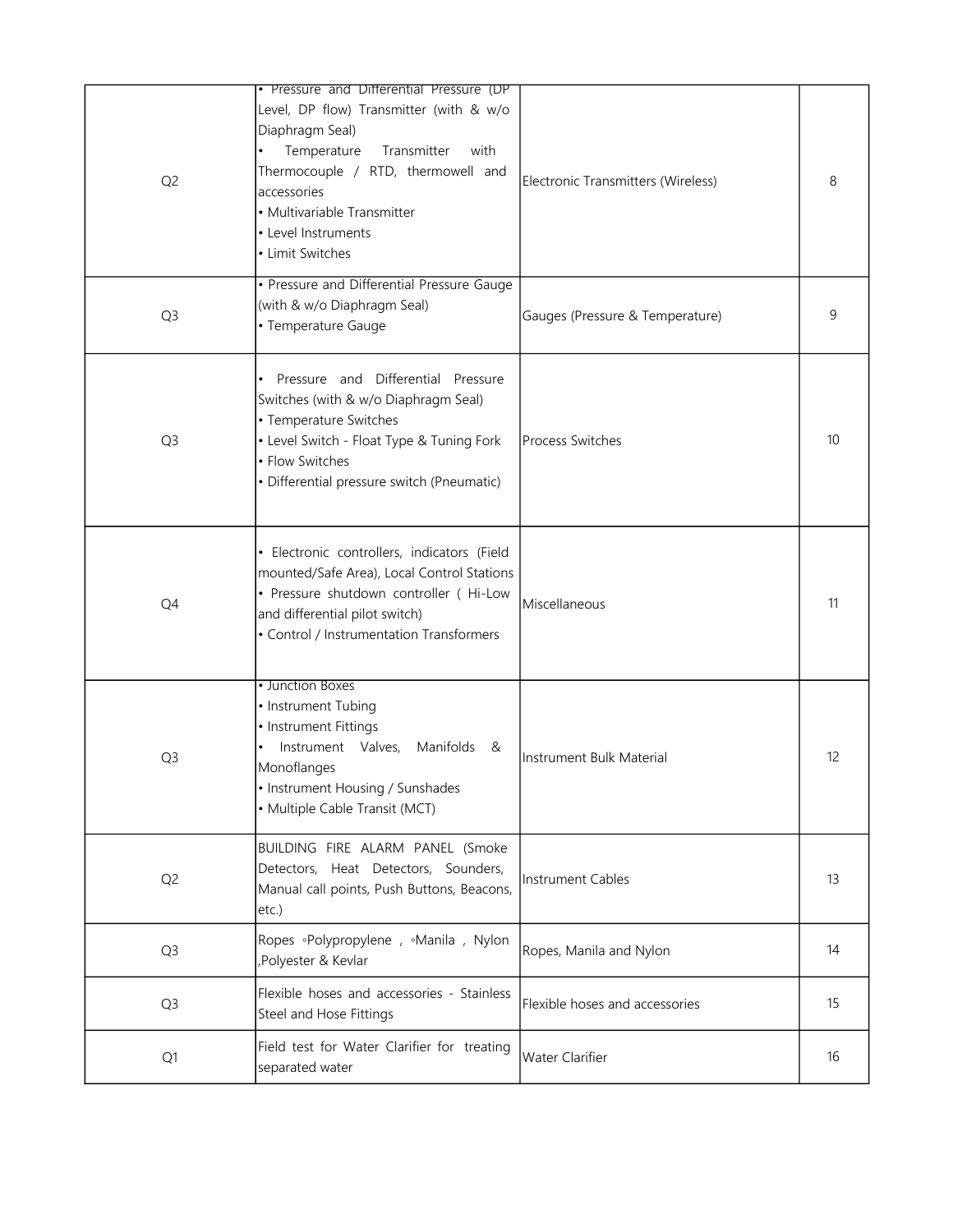| Q1             | Field test for Scale Inhibition in the Khuff<br>wells by Scale inhibitor Down Hole<br>Squeeze Program at selected two wells                                                                                                                                                                                                                     | Corrosion & Scale Inhibitor                                 | 17 |
|----------------|-------------------------------------------------------------------------------------------------------------------------------------------------------------------------------------------------------------------------------------------------------------------------------------------------------------------------------------------------|-------------------------------------------------------------|----|
| Q <sub>2</sub> | Lab test for Biocide/FeS dissolver                                                                                                                                                                                                                                                                                                              | Biocide/FeS Dissolver                                       | 18 |
| Q <sub>2</sub> | Field test for Demulsifier for Heavy oil/<br>slop oil injected at manifolds                                                                                                                                                                                                                                                                     | Demulsifier for Slop & Heavy Oil                            | 19 |
| Q <sub>2</sub> | <b>Electronic Transmitters</b>                                                                                                                                                                                                                                                                                                                  | <b>Electronic Transmitters</b>                              | 20 |
| Q <sub>2</sub> | Electronic Transmitters (Wireless)                                                                                                                                                                                                                                                                                                              | Electronic Transmitters (Wireless)                          | 21 |
| Q <sub>3</sub> | <b>Process Switches</b>                                                                                                                                                                                                                                                                                                                         | <b>Process Switches</b>                                     | 22 |
| Q1             | LED Light Fittings (Industrial Type)<br>LED Light Fittings (Commercial Type)<br>LED Light Fittings For Hazardous Area<br><b>Aircraft Warning Light Fittings</b>                                                                                                                                                                                 | <b>Lighting Fixtures</b>                                    | 23 |
| Q1             | Lighting Poles (suitable for wind condition<br>– 3 minimum)<br>Switches (Industrial Use – Metal clad)                                                                                                                                                                                                                                           | Lighting Poles (suitable for wind condition -<br>3 minimum) | 24 |
| Q1             | Modular type switches (White plastic)<br><b>Welding Socket Outlets</b><br>Convenience Switched Socket Outlets<br>Junction Boxes For Hazardous Area<br>Junction Boxes - Non-Metallic<br>Switch - Socket outlet (Industrial Use -<br>Metal clad)<br>Switch - Socket Outlet (White plastic)<br>Photocells (for outdoor application)<br>Floor Roves | Wiring Accessories                                          | 25 |
| Q1             | Relay Control Panel<br>Push Button Stations for Hazardous area<br>Local Control Stations (LCS) for Hazardous<br>area<br>Push Button Stations for safe area<br>Local Control Stations (LCS) for safe area                                                                                                                                        | <b>Control Stations</b>                                     | 26 |
| Q <sub>2</sub> | Termination Kit: High Voltage Cable (<br>Indoor and Outdoor)<br>Cable Glands - Double compression type<br>Cable Glands - EX. Rated<br><b>PVC Shrouds</b><br>Cable Lugs -(Copper only)<br>High voltage cable joints up to 33 KV<br>Low Voltage Cable Joints                                                                                      | Cable joints and Terminations                               | 27 |
| Q <sub>2</sub> | 33 KV AND 11 KV Ring Main Units (RMU -<br>Outdoor)<br>33 KV, HV Switchgear Panel (Indoor)<br>11 KV, MV Switchgear Panel (Indoor)                                                                                                                                                                                                                | HV & MV Switchgears                                         | 28 |
| Q <sub>2</sub> | Oil Immersed type (Outdoor)<br>Dry Type Transformers                                                                                                                                                                                                                                                                                            | Transformer Up To 33kV Voltage Range                        | 29 |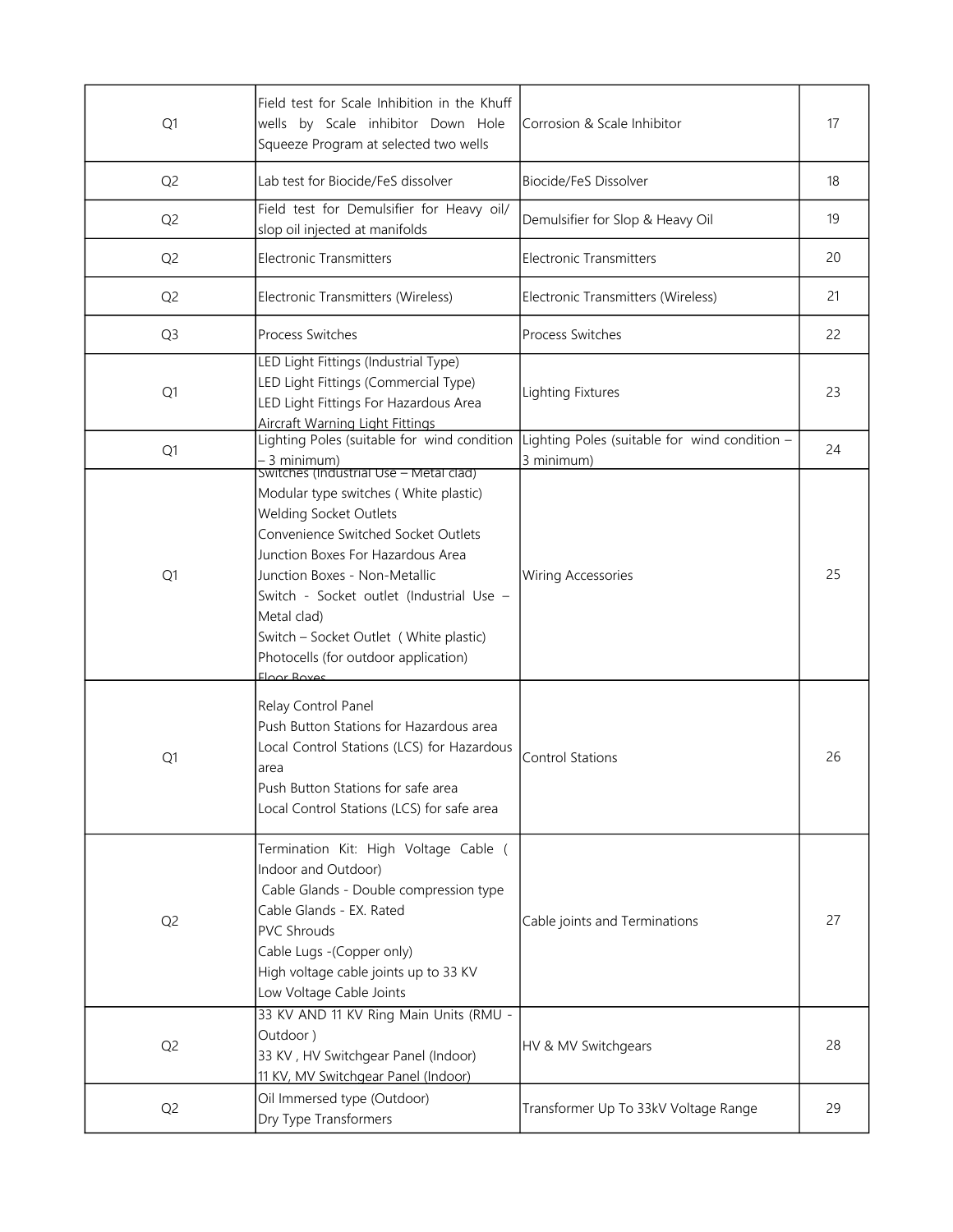| Q <sub>2</sub> | Air Circuit Breakers, MCCB, MCB, RCD,<br><b>RCBO</b><br>Selector Switches<br>Fuses<br>Protection Relay<br>Meters<br>Current Transformer<br>Voltage Transformer<br>Indication lamps<br>Push button<br>Anti-condensation heater<br><b>Timers</b><br>Insulators<br>Ammeter<br>Voltmeter<br>Multifunction meter<br>Wiring accessories like terminal blocks,<br>auxiliary contactor, door switch, panel | LV Switchgears and Switchgear Components | 30 |
|----------------|----------------------------------------------------------------------------------------------------------------------------------------------------------------------------------------------------------------------------------------------------------------------------------------------------------------------------------------------------------------------------------------------------|------------------------------------------|----|
| Q <sub>2</sub> | <b>Emergency Diesel Generating Sets</b>                                                                                                                                                                                                                                                                                                                                                            | <b>Emergency Diesel Generating Sets</b>  | 31 |
| Q <sub>2</sub> | <b>Earthing Materials</b>                                                                                                                                                                                                                                                                                                                                                                          | <b>Earthing Materials</b>                | 32 |
| Q <sub>2</sub> | Lightning Protection System Materials                                                                                                                                                                                                                                                                                                                                                              | Lightning Protection System Materials    | 33 |
| Q <sub>2</sub> | AC UPS<br>DC UPS<br><b>Batteries</b>                                                                                                                                                                                                                                                                                                                                                               | <b>UPS Systems</b>                       | 34 |
| Q <sub>2</sub> | High Voltage Motors                                                                                                                                                                                                                                                                                                                                                                                | Motors                                   | 35 |
| Q <sub>2</sub> | Low Voltage Motors<br>Cable Trays and Cable Ladders Heavy<br>Duty GI Metal<br>Cable Trunking - Heavy Duty GI Metal<br>Cable ties<br><b>PVC Trunking</b><br><b>PVC Conduits</b><br><b>GI Conduits</b>                                                                                                                                                                                               | Cable trays and Conduits                 | 36 |
| Q <sub>3</sub> | HV/ MV Cables upto 33 kV<br>LV Power cable<br>DC Cables<br>Control Cables<br>Earthing Cables (bare and insulated type)                                                                                                                                                                                                                                                                             | Cables                                   | 37 |
| Q <sub>3</sub> | Wooden Pole<br>Surge Arrestor<br>Load break switch<br>Line Isolators<br>Insulators<br>11/33 kV ACSR Conductor<br>11/33 kV Line Hardware<br>11/33 kV Termination Kit<br>Cable Lugs<br>Pine                                                                                                                                                                                                          | OHL System                               | 38 |
| Q <sub>3</sub> | <b>Cathodic Protection Rectifiers</b>                                                                                                                                                                                                                                                                                                                                                              | <b>Cathodic Protection Rectifiers</b>    | 39 |